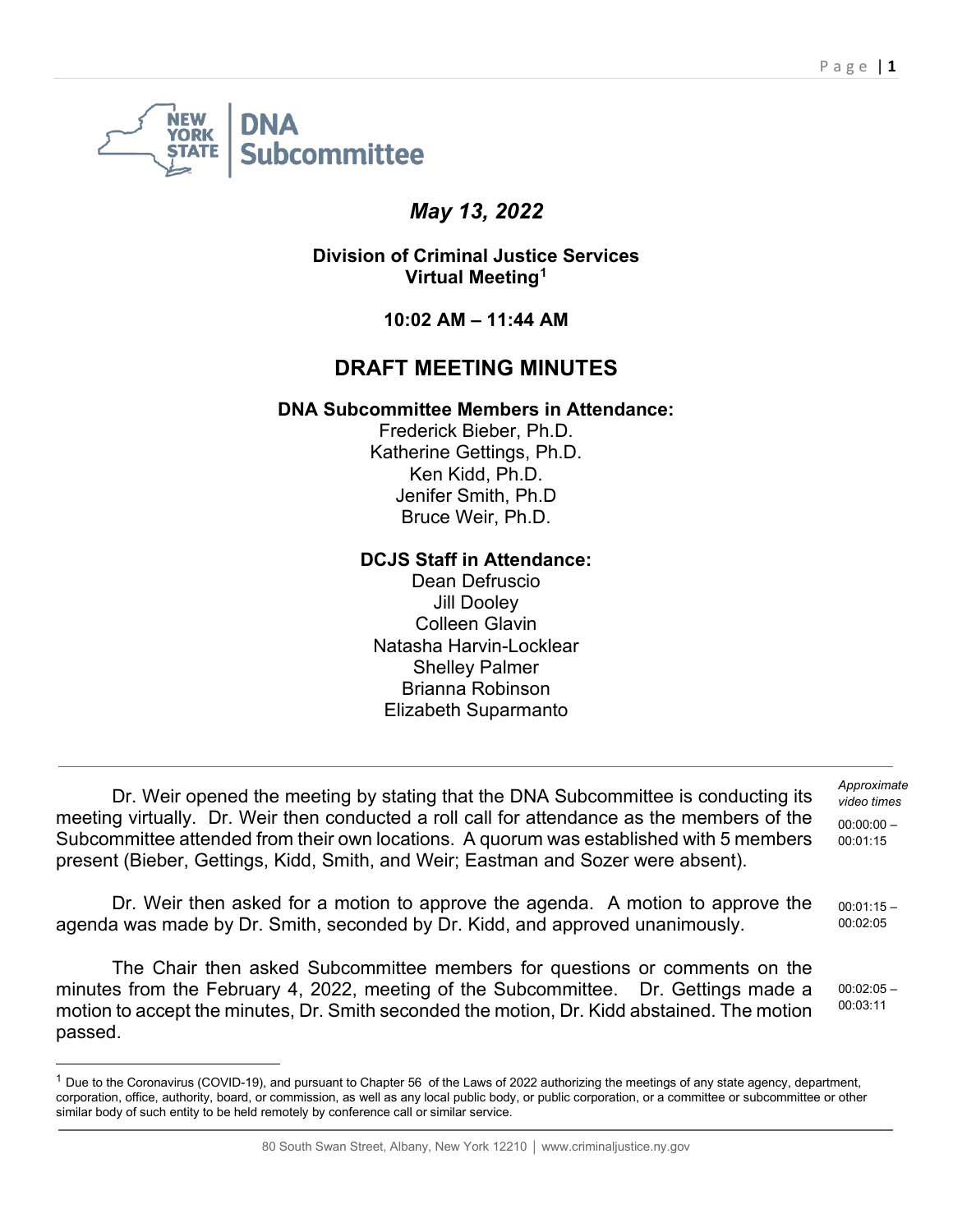#### *Approximate Video Times*

Next, the Subcommittee reviewed Accreditation/Laboratory updates from the Erie County Central Police Services Forensic Laboratory, Monroe County Crime Laboratory, New York State Police Crime Laboratory, and Onondaga County Center for Forensic Science. Representatives from the laboratories were available to answer questions as needed. 00:24:10

During Accreditation/Laboratory updates, the Subcommittee reviewed the final documentation from the ANAB reaccreditation assessment activity of the Erie County Central Police Services Forensic Laboratory. The Chair called for a motion to issue a binding recommendation to the Commission on Forensic Science to renew the New York State Accreditation of the Erie County Central Police Services Forensic Laboratory in the discipline of Biology for the period concurrent with its ANAB accreditation to expire August 31, 2026. Dr. Smith made the motion, Dr. Kidd seconded the motion, and the motion was approved unanimously.

The Subcommittee also reviewed the final documentation from the ANAB reaccreditation assessment activity of the New York State Police Crime Laboratory. The Chair called for a motion to issue a binding recommendation to the Commission on Forensic Science to renew the New York State Accreditation of the New York State Police Crime Laboratory in the discipline of Biology for the period concurrent with its ANAB accreditation to expire May 31, 2026. Dr. Bieber made the motion, Dr. Gettings seconded the motion, and the motion was approved unanimously.

The Chair then moved to Old Business. A verbal update was provided on the Partial Match and Familial Search programs. During the Familial Search update, the Subcommittee discussed the May 5, 2022, First Judicial Department in the Appellate Division ruling in the Matter of Stevens et. al., v. The New York State Division of Criminal Justice Services, the New York State Commission on Forensic Science, and the DNA Subcommittee of the New York State Commission on Forensic Science. The members expressed concern with the decision. Dr. Bieber made a motion for the Subcommittee to ask the Commission on Forensic Science to formulate and write to the Attorney General of New York to urge her to file an appeal forthwith and communicate the willingness of the Subcommittee to assist with preparing technical documentation. Dr. Smith seconded the motion, which was approved unanimously.

There were no updates regarding CODIS Bulletins. Finally, the Subcommittee discussed a memorandum from the BIOTWG addressing the questions posed at the February meeting regarding proficiency testing. BIOTWG co-chair Craig O'Connor was available to address the memo and additional questions of the Subcommittee.  $00:44:03-$ 00:56:32

Next, the Subcommittee reviewed a laboratory disclosure from the New York City OCME Department of Forensic Biology. 00:56:37 – 00:59:48

Dr. Weir then requested a motion to enter Executive Session to discuss matters relating to a current investigation or matters that may lead to the appointment, promotion, demotion, discipline, or suspension of a person. Dr. Bieber made the motion, which was seconded by Dr. Smith and approved unanimously.

00:03:20 –

 $00:03:20 -$ 00:07:55

 $00:08:49 -$ 00:22:20

 $00.24.10-$ 00:43:50

 $00:59:51 -$ 01:01:50